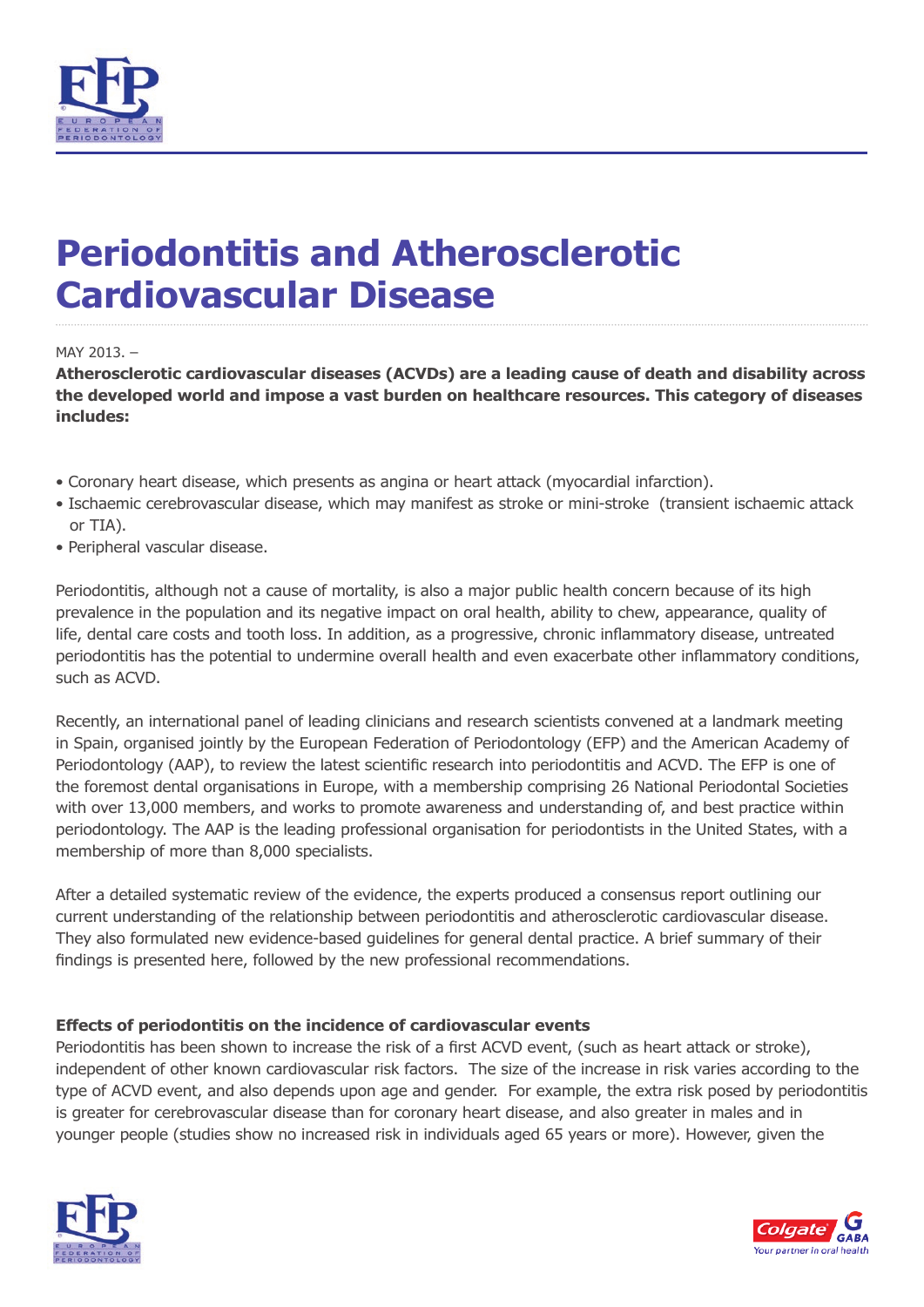

high prevalence of periodontitis in the population, it is clear that even a low-to-moderate increase in risk has important implications for public health.

Although some risk factors, such as smoking and diabetes, are known to play a role in the development of both periodontitis and ACVD, their presence does not fully explain the observed link between periodontitis and the increased cardiovascular risk. Moreover, additional risk due to periodontitis was shown in people who had never smoked and was also apparent in studies that controlled for diabetes status. It is possible, however, that there are as yet unknown genetic factors that may influence both of these inflammatory diseases and may therefore explain the association found in clinical studies.

At the moment, there is not enough evidence to show whether periodontitis could increase the probability of a second ACVD event in patients with established ACVD who have previously suffered an event.

# **What is the link between periodontitis and ACVD?**

The most likely explanation for how periodontitis affects ACVD is that periodontal bacteria and their products (e.g. endotoxin) from periodontal pockets enter the circulation and provoke an acute-phase and subsequent inflammatory response. Mediators produced as part of this host response then promote the development, maturation and instability of fatty lesions (atheroma) in the arteries, increasing the risk of an ACVD adverse event.

Research shows that the likelihood of periodontal bacteria entering the bloodstream (bacteraemia) after chewing, brushing, flossing or scaling depends upon the patient's periodontal health. Bacteraemia is more common, and involves a wider range of bacteria (including periodontal pathogens), in patients with periodontitis, compared with patients who have gingivitis or healthy mouths.

Further support for the direct involvement of periodontal bacteria in ACVD has come from studies demonstrating:

- a link between the prevalence of bacteraemia and plaque/gingival indices
- the presence of periodontal pathogens in atherothrombotic lesions, and a correlation with periodontal status
- a correlation between the subgingival flora and pathogens detected in atheroma
- live and viable periodontal bacteria living within atheroma.

Another possible mechanism by which periodontitis might contribute to ACVD risk is that antibodies produced in response to plaque bacteria may promote the development of atheroma by cross- reacting with the cells lining the arteries (endothelial cells) and with blood lipids.

# **What are the effects of periodontal treatment on cardiovascular outcomes?**

Studies have demonstrated that periodontal treatment reduces the overall level of inflammation within the circulation. Specifically, periodontal therapy had favourable effects on two key factors known to be important in ACVD risk: levels of a pro-inflammatory acute-phase protein agent called C-reactive protein (CRP); and measures of endothelial cell function. Cholesterol levels, however, were not affected by treatment.

More limited evidence suggests that periodontal therapy improves other known markers of inflammation, coagulation and endothelial cell activation, and also arterial blood pressure and subclinical ACVD.

To date, no intervention studies have tested the effect of periodontal treatment on preventing first ACVD events (primary prevention) or on preventing recurrence (secondary prevention). The focus has been on surrogate